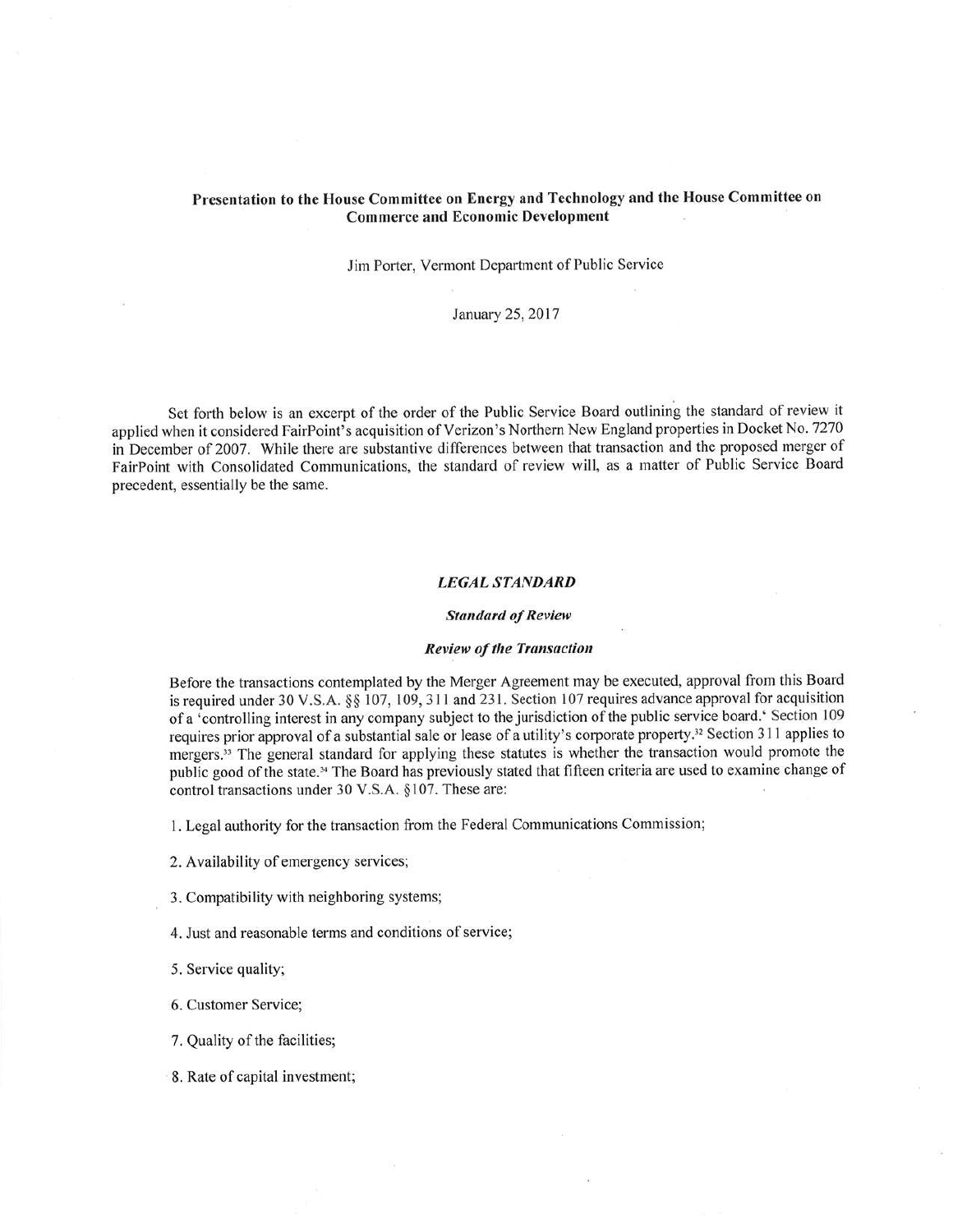9. Financial stability and soundness;

10. Control of affiliate interests;

<sup>I</sup>l. Competence of management;

12. Technical knowledge, experience and ability;

<sup>I</sup>3. Business reputation;

14. Transaction should produce efficiencies; and

15. Transition should not impair competition.<sup>35</sup>

The Board has also held that not all fifteen criteria are of equal importance, and the five criteria regarding the surviving entity are of primary interest (Criteria Nos. 9, 12, 13, 14, and 15).<sup>36</sup> The Board concluded that '[w]hile each of the fifteen items may be considered in reaching a decision, that decision, finally, consists of determining whether, based on the record, and balancing all of the factors, the public good standard is satisfied. '37

The Board has previously determined that these same standards apply for reviews under section 109.<sup>38</sup> Also, under section 311, the Board must find that the transactions will not 'result in obstructing or preventing competition in the purchase or sale' of a regulated 'product, service or commodity.'<sup>39</sup> The Board has previously determined that the fifteenth criterion of the section 107 review also addresses the standard under section  $311.^{40}$ 

In reviewing acquisitions, the Board has typically grouped the preceding l5 requirements into five principal areas. These are:

l. Whether the surviving company is technically competent;

2. Whether the surviving company is financially sound;

3. Whether the surviving company will act as a fair partner in business transactions with the citizens of Vermont;

4. Whether the surviving company will create efficiencies that will benefit customers; and

5. Whether the transaction will cause impairment of or obstruct competition.<sup>41</sup>

The Board has also made clear that its analysis of both the five considerations noted above, as well as the I <sup>5</sup> specific factors, is directed fundamentally towards meeting the requirements that an acquisition must promote the public good. $42$ 

### Applícable Støndord

Based on the preceding discussion, we apply the following standard in determining in this proceeding whether the proposed transaction promotes the public good of the state. FairPoint carries the burden of proof on all of the following questions:

1. Whether the new company is competent. This includes examining whether:

a. the new company's management is competent;

b. the new company is technically competent;